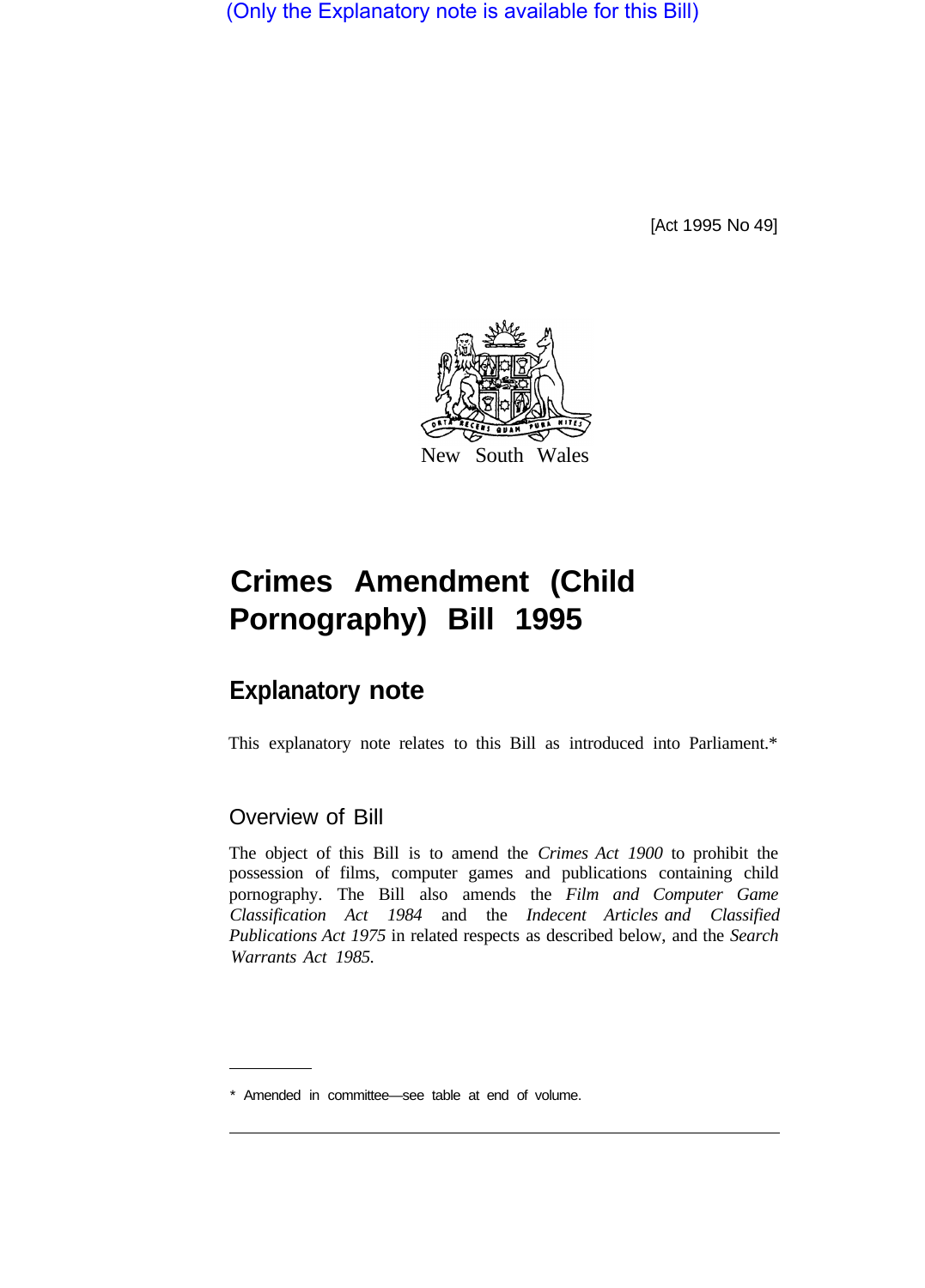Crimes Amendment (Child Pornography) Bill 1995 [Act 1995 No 49]

Explanatory note

## Outline of provisions

**Clause 1** sets out the name (also called the short title) of the proposed Act.

**Clause 2** provides that the proposed Act will commence on a day or days to be proclaimed.

**Clause 3** gives effect to the Schedule of amendments to the *Crimes Act 1900.* 

**Clause 4** gives effect to the Schedule of amendments to the *Film and Computer Game Classification Act 1984,* the *Indecent Articles and Classified Publications Act 1975* and the *Search Warrants Act 1985.* 

**Schedule 1 (1) and (2)** contain consequential amendments to the *Crimes Act 1900.* 

**Schedule 1 (3)** inserts proposed section 3 10A into the *Crimes Act 1900.* The proposed section makes it an offence (penalty of 12 months imprisonment or a fine of \$10,000, or both) for a person to possess child pornography. This is defined to mean:

- any film that has been, or that is subsequently, refused classification under the *Film and Computer Game Classification Act I984* because it is a child abuse film (ie a film which depicts a child in a manner likely to cause offence to a reasonable adult), or
- any computer game that has been, or that is subsequently, refused classification under the *Film and Computer Game Classification Act 1984* because it depicts in any form a child (whether engaged in sexual activity or otherwise) in a manner that is likely to cause offence to a reasonable adult, or
- any publication (eg a book, newspaper, magazine, photograph or other pictorial matter) that has been, or that is subsequently, classified as a prohibited publication under the *Indecent Articles and Classified Publications Act 1975* because it contains indecent matter that depicts a child engaged in an activity of a sexual nature (including posing) or who is in the presence of another person who is so engaged.

Proposed section 3 10A provides that proceedings for an offence under the section must be commenced not later than 6 months after the date of the alleged offence (ie when the person was in possession of the child pornography). Certain defences are also provided, in particular, that the person depicted or described in the material was of or above the age of 16 when the material was made, taken, produced or published.